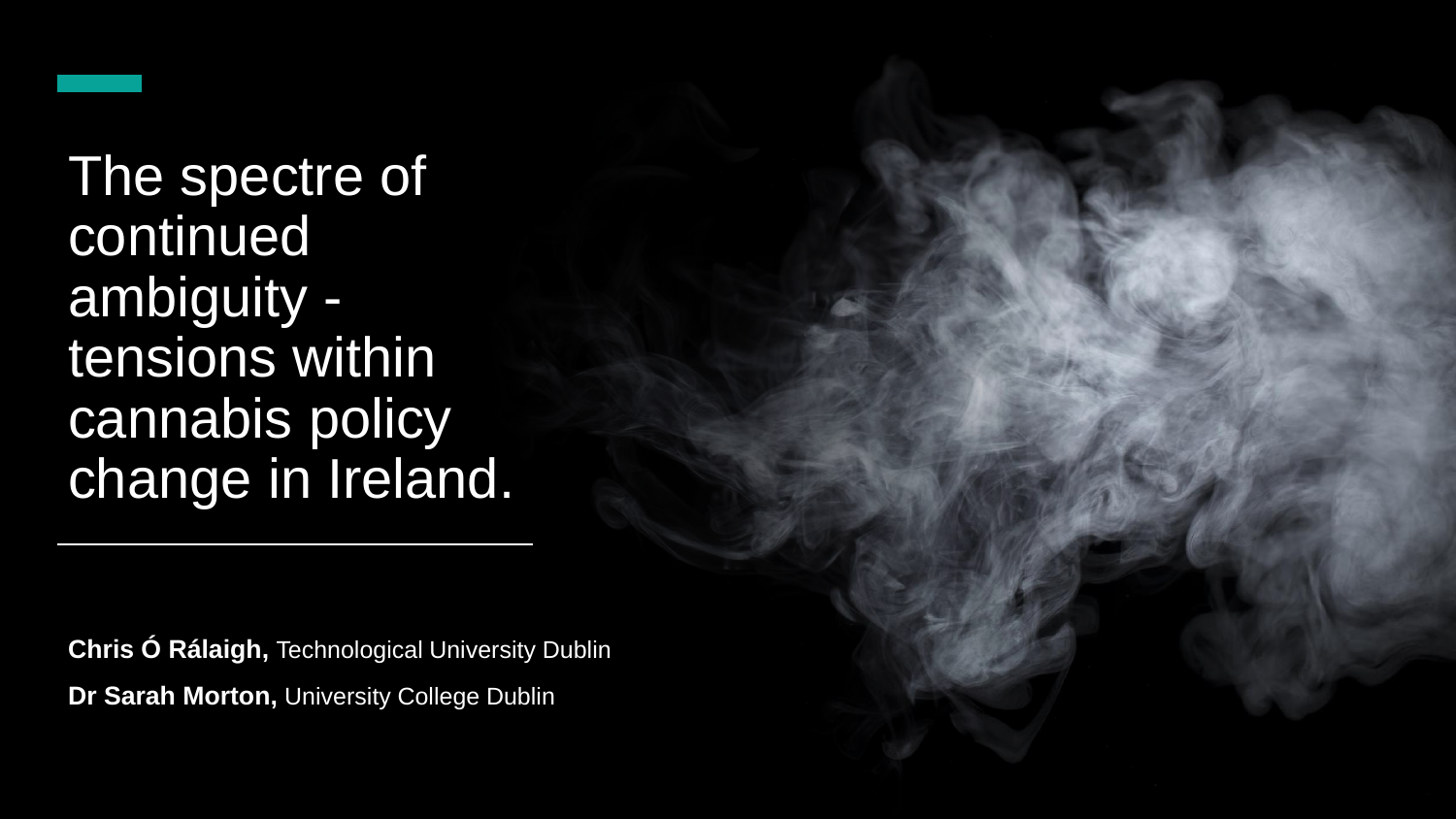### **Background and context**

- Cannabis in Ireland usage, treatment, potency
- Drugs policy in Ireland incremental, ambiguous, times of crisis,

recent crisis assoc with violence

| 2015<br>Parliamentary committee<br>to consider alternatives to<br>criminal sanctions |                                                                                                        | 2018<br>Study research |                                                                                       | 2020<br>Commitment to establish<br><b>Citizens Assembly to</b><br>consider alternatives to<br>drugs policy |  |
|--------------------------------------------------------------------------------------|--------------------------------------------------------------------------------------------------------|------------------------|---------------------------------------------------------------------------------------|------------------------------------------------------------------------------------------------------------|--|
|                                                                                      |                                                                                                        |                        |                                                                                       |                                                                                                            |  |
|                                                                                      | <b>New National Drugs</b><br><b>Strategy incl Working</b><br>Group to consider<br>alternatives<br>2017 |                        | <b>Working Group announces</b><br>$HDA$ approach $-$ not<br>decriminalisation<br>2019 |                                                                                                            |  |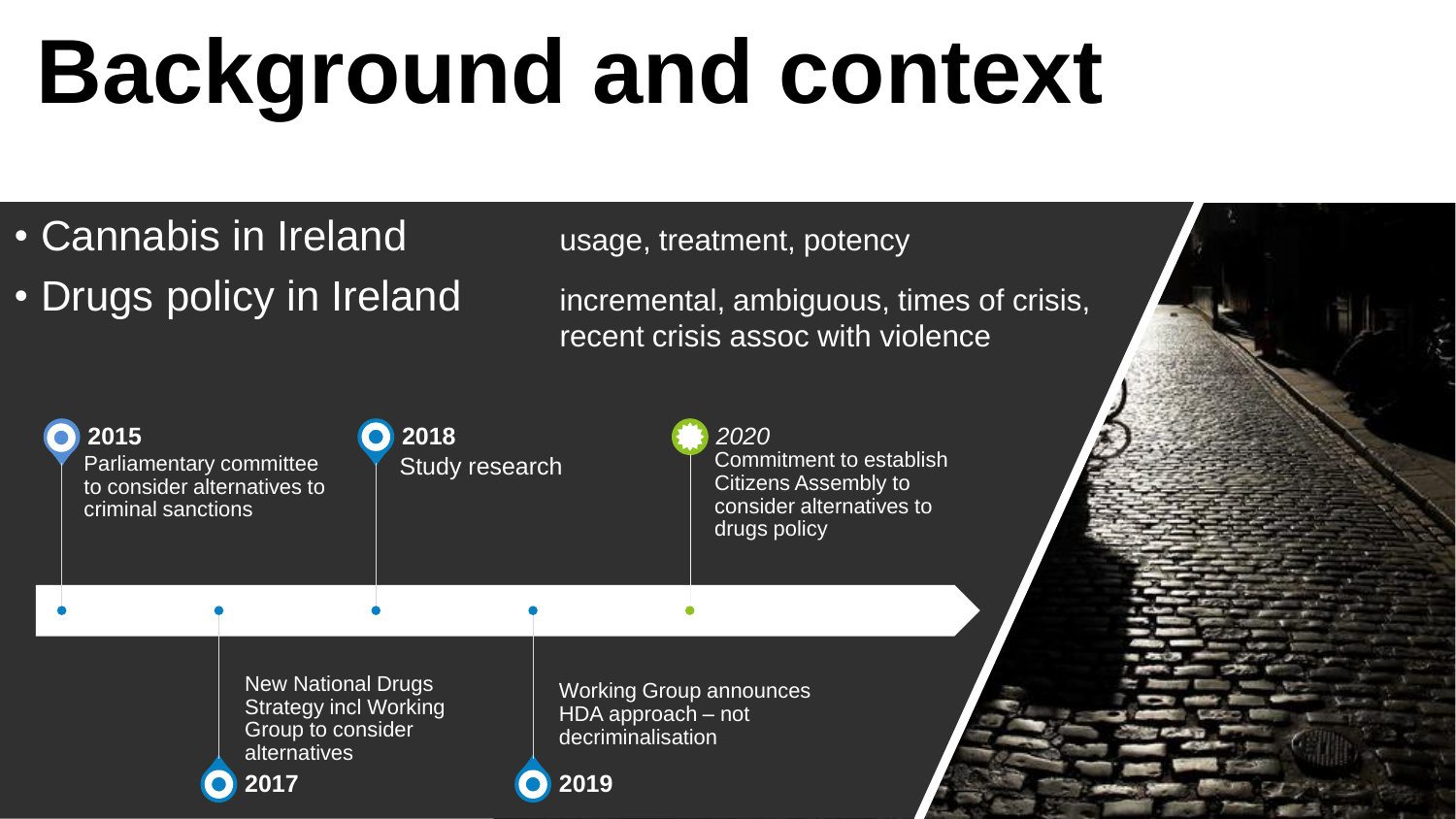### **Methodology**

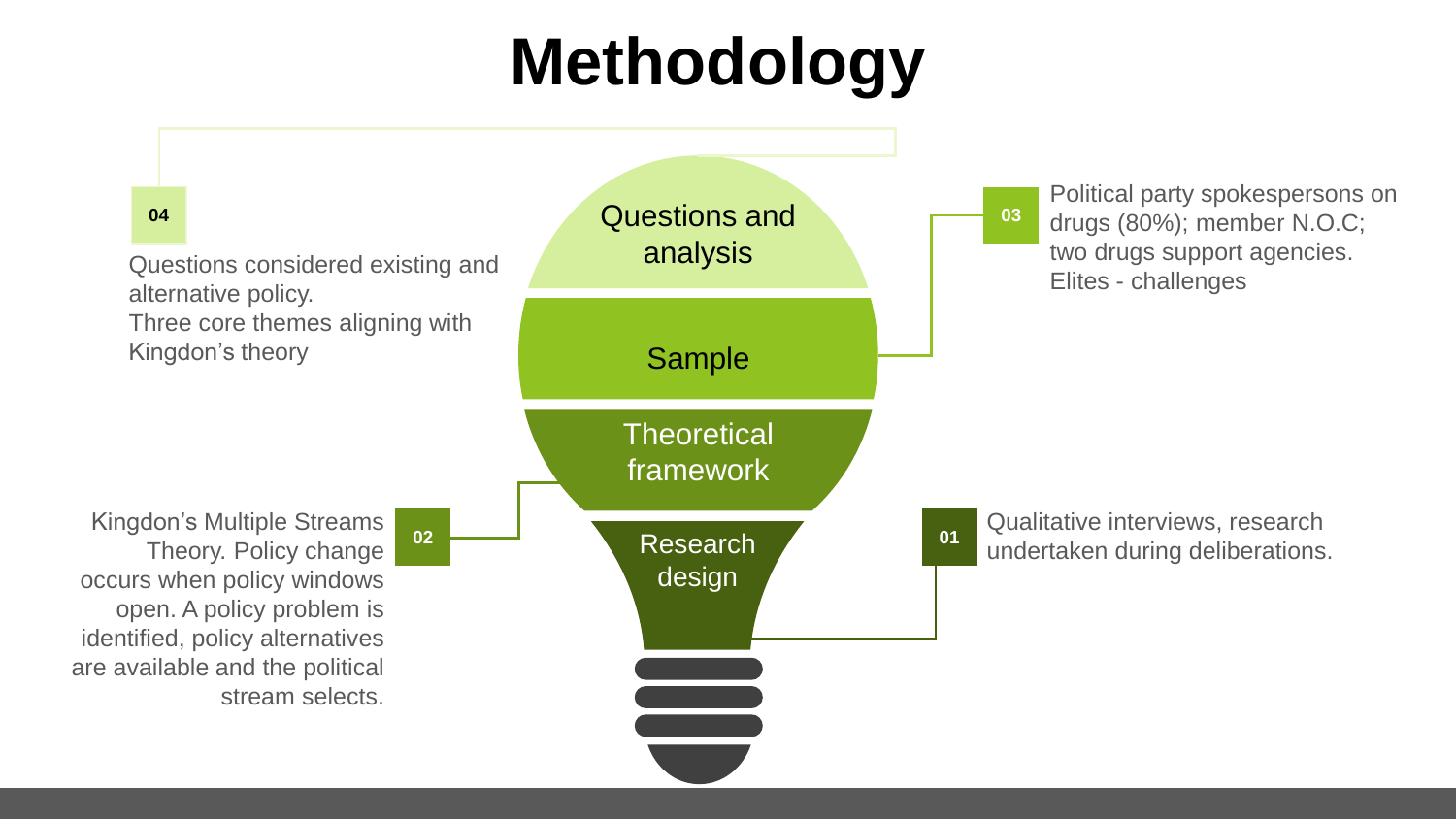## **Results**

*'..people ask us what are the answers, well we haven't got any answers within the current framework ……the major reason we have to change what we are doing is the DRI, the violence*…..' (Participant 4)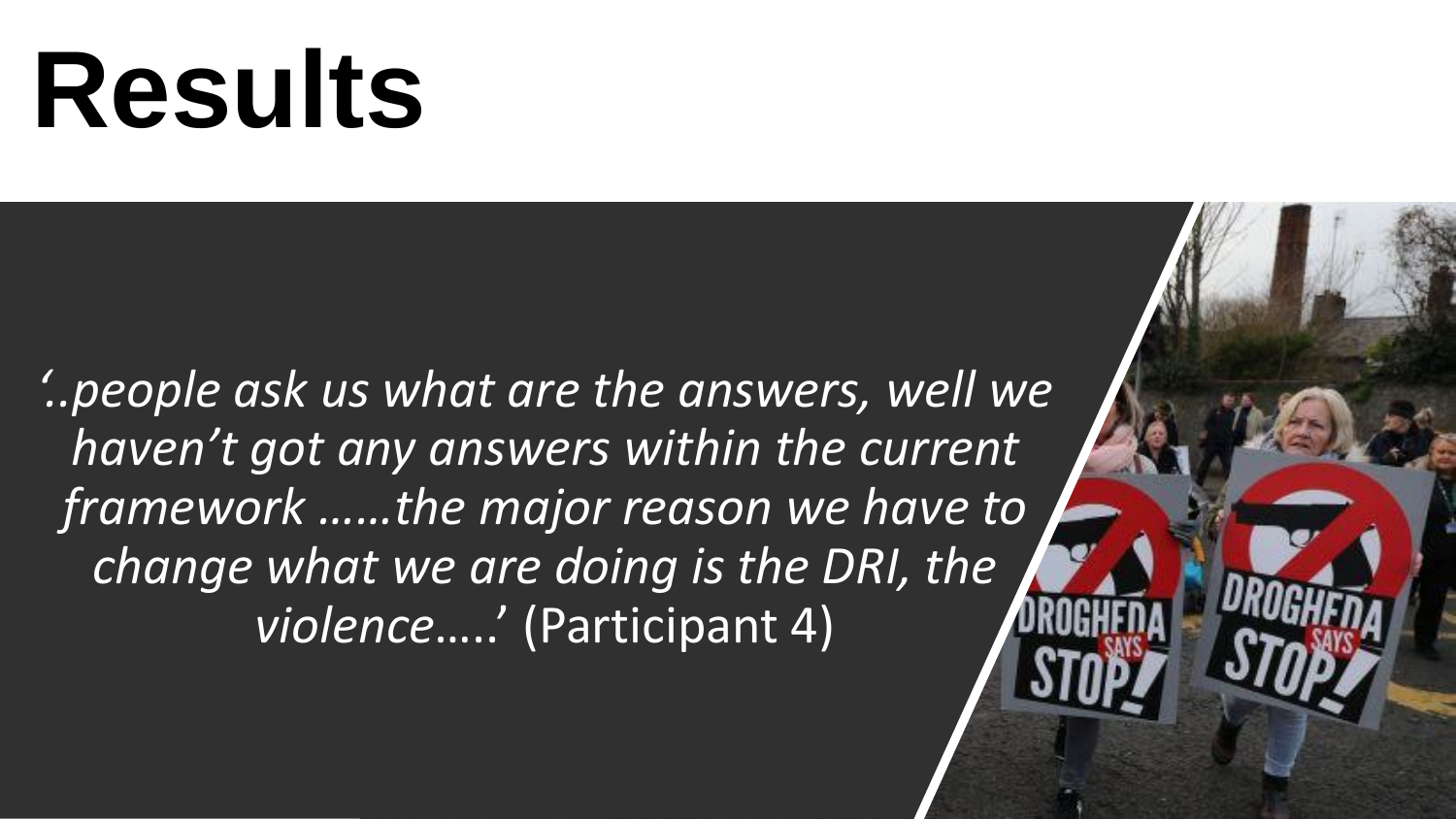# **The problem stream**

**Near-perfect symmetry in identification of failings of existing policy**

**Harms of criminalisation:** impact on lifecourse, employment, travel; class disparities

**Crime & violence:** Drug Related Intimidation, profit-motive

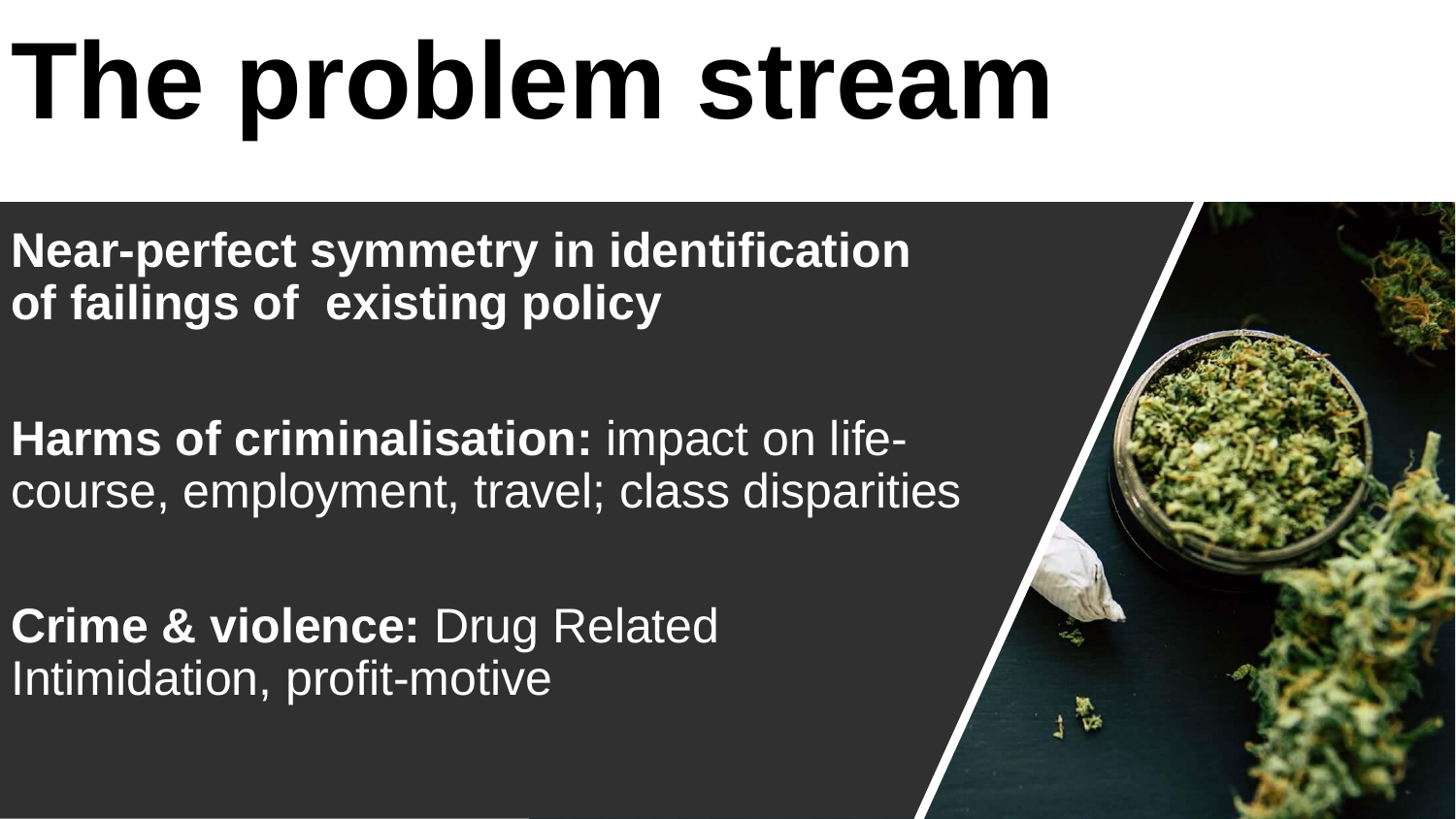# **The policy stream**

**Decriminalisation:** Clear support, based on international evidence, link back to problems.

*'That's a model that, you know, takes people out of the criminal justice system, saves people's lives, which is the important thing for me, and it decriminalizes the person.*  (Participant 1).

**Legal regulation: Qualified support, no explicit,** rejection, based on nullification of crime/violence.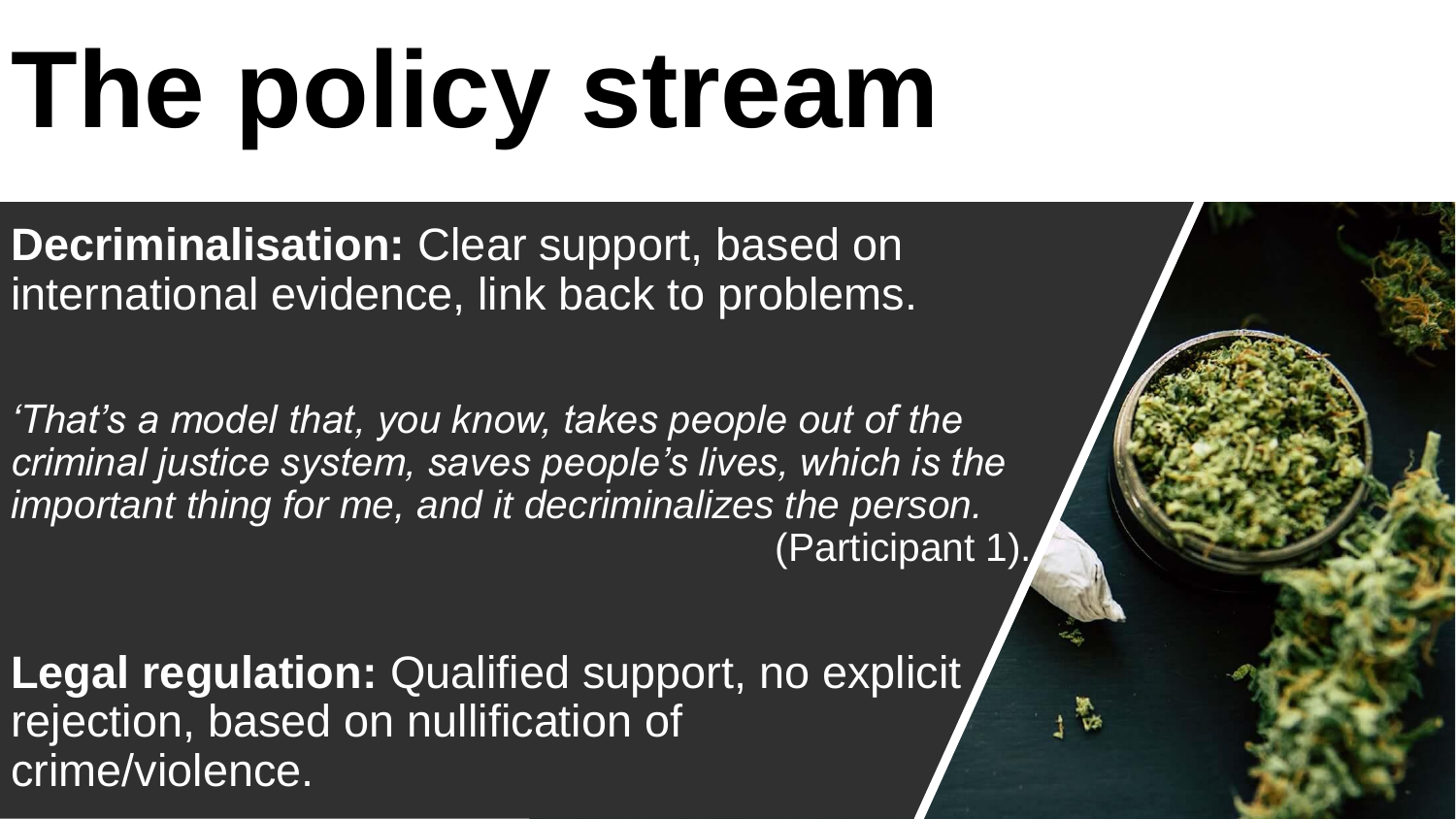# **The politics stream**

**Incongruencies:** Clear difference between opinions provided and organisational policy position. Political particularly stark**.**

*'Again, the party position is as outlined above (relating to decriminalisation). My own personal position is that I am in favour of legalising cannabis for personal use'.*  (Participant 2)

**Policy and political blockages:** incremental nature of policy development, political/ institutional opposition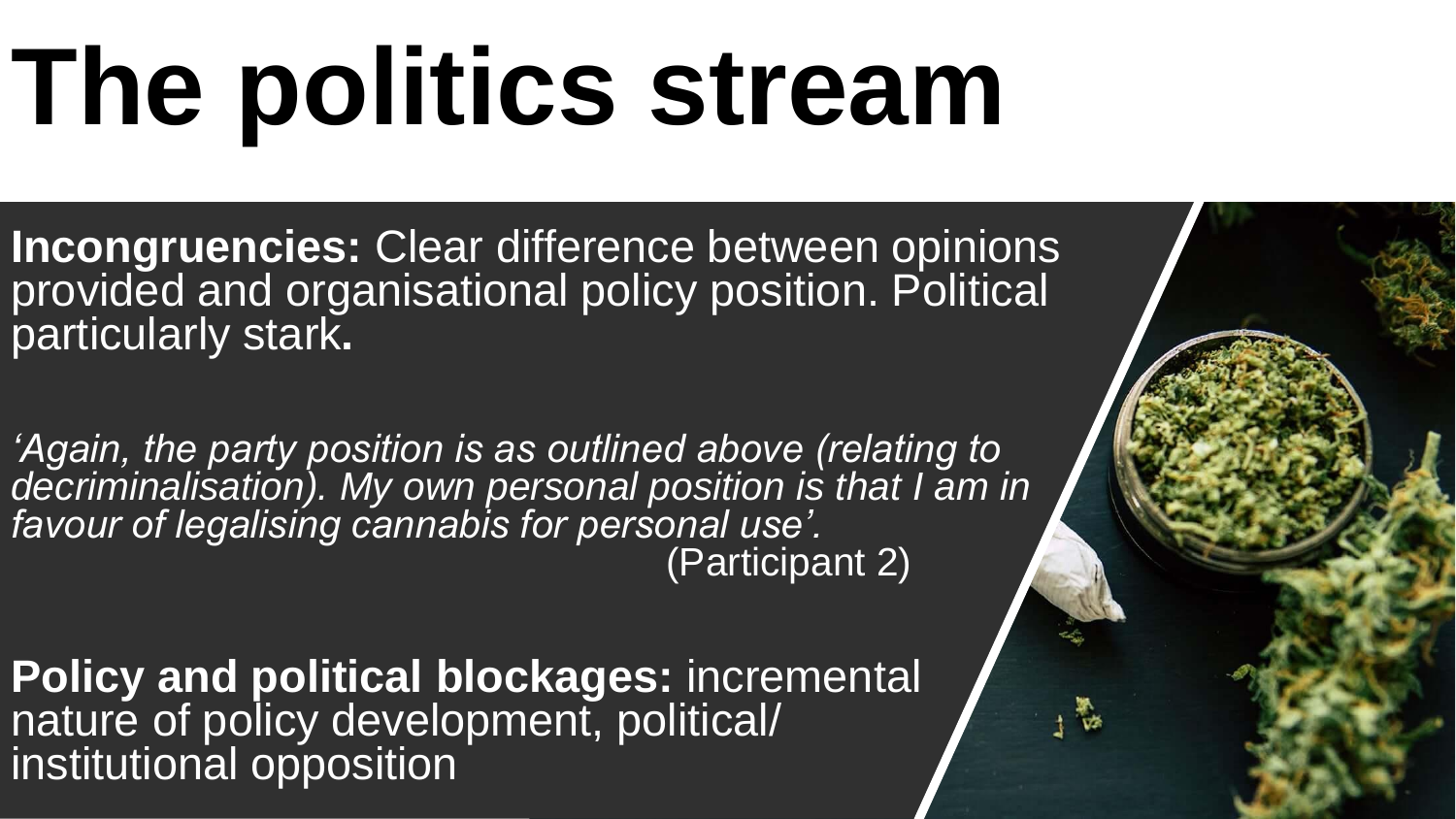### **Discussion**